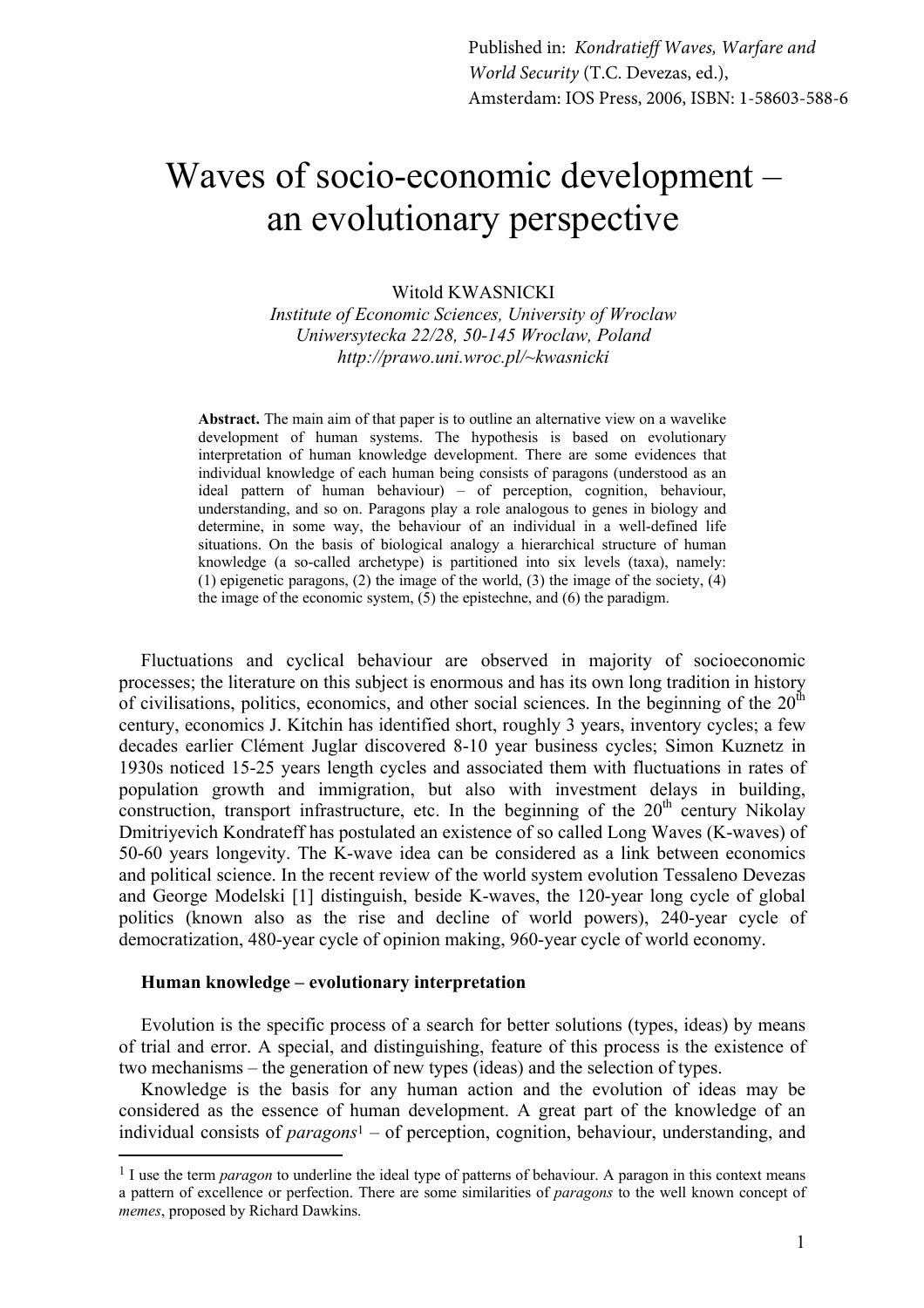so on. Paragons play a role analogous to genes in biology and determine the behaviour of an individual in some well-defined life situations. Examples of paragons are: ritual action (conditioned by genes or culture), systems of law, technological standards, statements and theorems of scientific theories, successive steps of algorithms applied in solving standard (normal) scientific and technical problems and everyday duties to be fulfilled during the working day. The set of paragons of an individual is called his *individuality*, in contrast to *personality* which, in our understanding, is the social image of the individual described in terms of his comportment, roles, and mettle.

Two main areas of an individual's subjective knowledge ought to be distinguished:

- 1. Paragons of individuality (the so-called *active* paragons), and *latent* (redundant) paragons which are stored by an individual but do not belong to the individuality, that is, these latent paragons do not affect personality, but at any time they may be incorporated into the set of paragons' individuality.
- 2. Knowledge of the environments in which an individual lives; this knowledge consists of facts, events, human activities and their evaluation, and so on. This area of knowledge enables an internal, subjective evaluation of others' personalities, as well as self-personality evaluation.



Figure 1. Knowledge development coupled with biological evolution

Most of the human paragons, either active or latent, are unconscious to each of us and exist in our minds in a nonverbal form. Michael Polanyi calls this kind of knowledge 'tacit', that is, knowledge which cannot be articulated. As Polanyi [3] writes: 'We know more than we can tell'. The quintessence of tacit knowledge is that it can be used almost freely by its holder (although in most cases unconsciously), but cannot be directly communicated to someone else. Individual skills, competence and talents are based mainly on tacit knowledge. Such organization of our knowledge is probably the outcome of the evolutionary forces (selective mechanisms) acting during the long phylogenic evolution of the human species. It is much more efficient for an individual to focus attention on a small part of individual activity and leave the other activities to unconscious processes.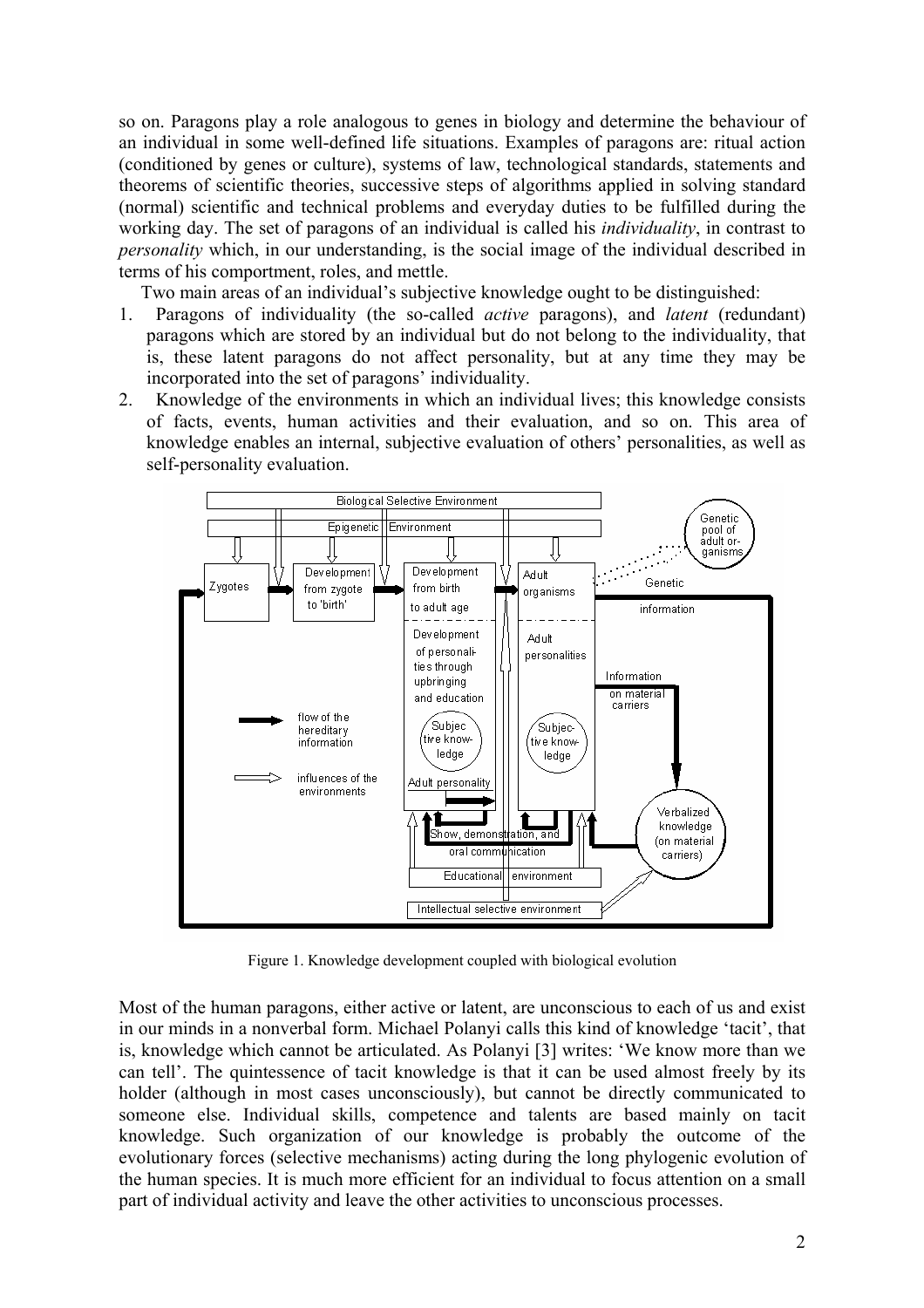The development of personal knowledge is strongly connected with the biological evolution of man. An essential role in knowledge development is played by extra-genetic transmission of paragons (cultural and social learning). From the biological point of view there exist two environments, namely epigenetic and selective. Human beings also live in a cultural environment and from the cultural and social points of view we may distinguish also two environments, namely the educational environment and the intellectual selective environment (Fig. 1). Personality is shaped by the educational environment on the basis of written knowledge as well as on the basis of verbal communication. A very important role in social and personal learning is played by tacit ways of paragon transmission such as show, instruction, training, demonstration, exemplification, and so on. The emergence of adult personality frequently occurs before the maturation of the biological adult organism – it is indicated by the shaded arrow at the bottom of the third stage of the different phases of development. Some paragons are transmitted through the social and personal education process on the basis of written knowledge. Contents of this written knowledge (the knowledge pool of the human species) are also affected by the intellectual selective environment – some pieces of information may be considered important and the carriers containing the written information are much less likely to be destroyed; some others are considered less important and carriers containing such information are frequently destroyed or disappear in the historical process.

### **Structure of the hereditary information**

We can expect that there exist a hierarchical order of an individual's hereditary information, that is, a hierarchy of paragons. This hierarchy stems from: (1) the successive incorporation of some types of paragon during the development of individuality and personality, and (2) the consequences of the adaptation of a new paragon's shape to the cohesion of individuality; even a small variation in a high-ranking paragon implies a disintegration of individuality, and personality, followed by the reconstruction and adjustment of many correlated paragons.

 It is said that an entity in which a small change of some of its details results in a drastic diminishing of the quality of work is a fine-tuned object. I postulate that individualities, as well as genotypes, are such fine-tuned objects. Paragons of individuality are divided into two categories: *archetype* and *adornment*. Archetype paragons remain unchanged during a relatively long period of personality development, while adornment paragons change frequently according to local and temporal changes in the environment in which an individual lives. The adornment paragons allow incremental adaptation of the personality to local, highly diversified, environments. Diversity of paragons may be used as a criterion for partitioning the paragons into these two categories. The smaller the diversity of the given category of paragons within a society, the higher the rank of a paragon is.

I suggest that there exist six taxa of archetype paragons, namely: (1) genetically determined paragons (epigenetic paragons), (2) the image of the world, (3) the image of the society, (4) the image of the economic system, (5) the *epistechne*, and (6) the paradigm. A more detailed description of the main categories of paragons of the above six taxa is presented in [2].

In my understanding, a long-range development of evolutionary processes (among them of knowledge development at personal and social levels) is cyclical with two phases in each cycle, namely, the *substitution phase* and the *quasi-equilibrium phase*. The transition from a quasi-equilibrium phase to the ensuing, substitution phase, is connected with a fulguration of a new and better archetype. The duration of the quasi-equilibrium phase is much longer than the duration of the substitution phase. In the quasi-equilibrium phase the evolutionary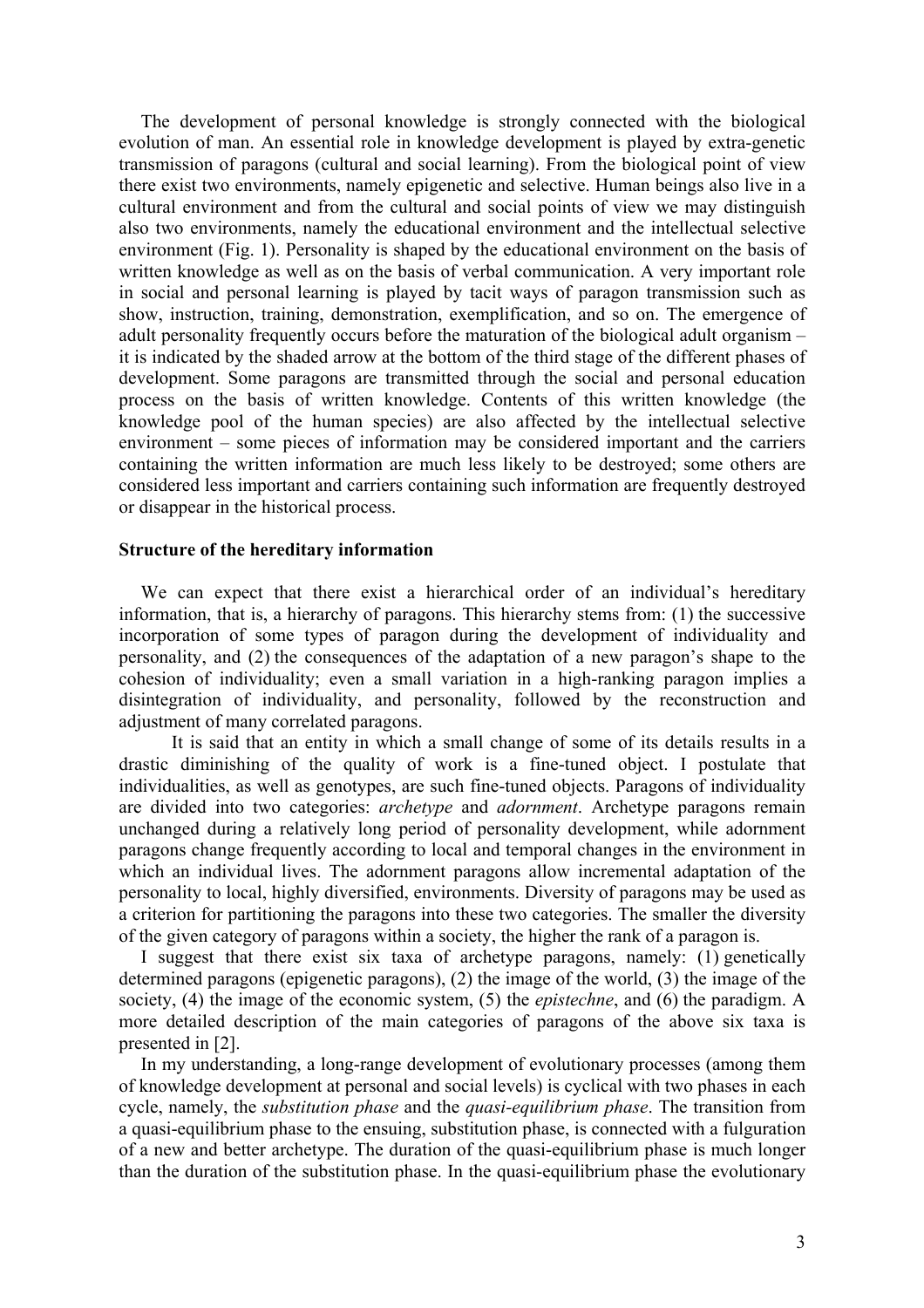system is in a near stasis state and individuals adjust to a varying environment through changes of adornment paragons.

The new archetype delimits the scope of possible changes in the adornment domain, that is, a new archetype demarcates in the adornment domain a new canalized pathway of change – a *chreod*, to use Waddington's terms:

The stabilization of a progressive system acts to ensure that the system goes on altering in the same sort of way that it has been altering in the past. Whereas the process of keeping something at a stable, or stationary, value is called homeostasis, ensuring the continuation of a given type of change is called homeorhesis, a word which means preserving a flow. A phrase used to describe such systems, is to say that the pathway of change is canalized. For the pathway itself one can use the name chreod, a word derived from Greek, which means 'necessary path'. [6]

Probably a new form of higher taxon demarcates analogous chreods in all lower taxa of the archetype paragons. The personal development of man and the resulting social development of human societies are bounded by our biological constitution. The same may be said about all other taxa: the accepted worldview (the image of the world) delimits, more or less broadly, the spectrum of our acceptable views on forms of organized society, or ways of economic order; the accepted social view delimits the spectrum of acceptable economic orders, and so on, down to the lowest taxa of human knowledge (paradigm, and adornment).

It is not possible to describe each taxon in terms of its paragons, but we can point out some categories of paragons. The situation is similar to that in biology. Biologists describe each taxon by giving examples of organisms of a specific taxon and describe each taxon in terms of phenotypes (morphological traits) of the organism.

 Probably there is no possibility to make a formal proof of the existence of proposed taxa but it is possible to find some corroboration of that taxonomy. One of the possible ways to search for such corroboration is by showing similarities between successive stages of the development of individual knowledge and the parallel stages of the historical development of knowledge in a given cultural realm.

 Study of the personal intellectual development of man may be used also to search for evidence of our proposition of taxonomy of knowledge. If we look closely at the personal development of human beings, we can notice that the forms of paragons of the higher taxa are modified less frequently than those of the lower taxa. A researcher is much more eager to change his (her) methods of research (for example, of making scientific experiments) through the adoption of more efficient methods than through a change his (her) beliefs, or moral attitudes, shaped during his (her) first, 'youthful' phases of development.

It seems that the strong evidence of the proposed taxonomy of knowledge and ensuing mode of development flows from a time span of the domination of given categories of paragons within large societies. Let us assume that it is possible to describe at any moment of historical time and within a relatively large society dominant categories of description of the reality. In the long-term development of the society we can observe significantly longer periods of the domination of paragons belonging to higher taxa than of those belonging to lower taxa. Within a relatively large society, an evolution of a given taxon is an 'outcome' of all paragons of that taxon as observed in all members of the society; and, for example, the 'outcome' of paragons of the image of the world determines what is called civilization (or culture in the narrow sense); the outcome of the image of society's paragons settles the political and social order of the society; the paragons of the methods of management determine the economic system; and the *epistechne*'s paragons determine the epistemological and technological systems of scientists and engineers in the given society.

It ought to be underlined that at any stage of human development different categories of paragon coexist and at any time we observe great diversity of paragons. It is possible to find a wide spectrum of opinions, a wide spectrum of thought categories within the chosen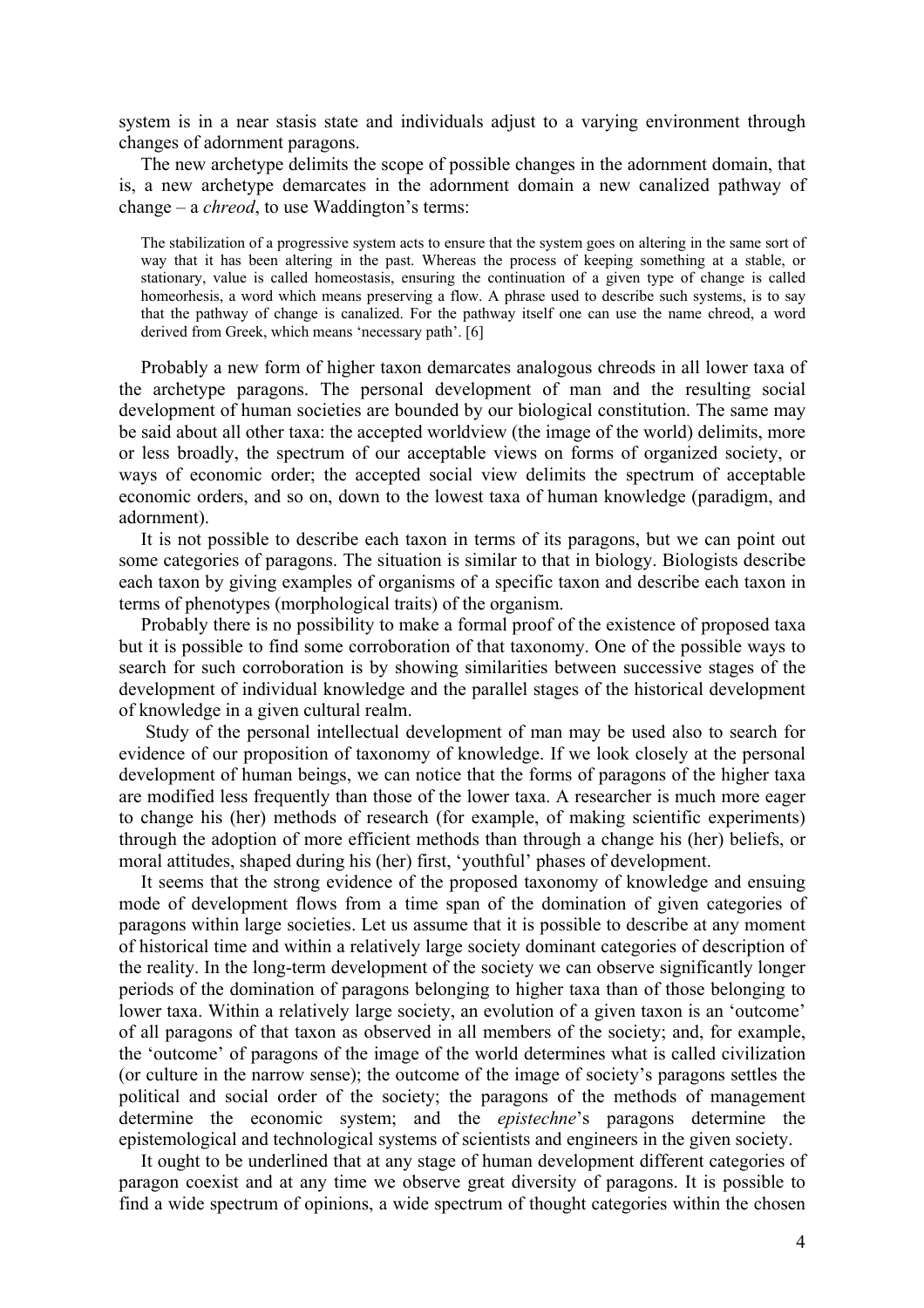society; but it seems that at any time it is possible to distinguish the dominant categories of thought. Estimations of the duration of the substitution phase and the quasi-equilibrium phase for the five taxa are presented in Table 1. These are subjective evaluations, made mainly to illustrate a hypothetical dynamics of evolution of different taxa. Apart from the image of the world, the estimations are made on the basis of observed historical changes in Europe and North America in the last 500 years.

| Taxon                                                   | Substitution phase<br>(years) | Quasi-Eq. phase<br>(years) | Total longevity<br>(years) |
|---------------------------------------------------------|-------------------------------|----------------------------|----------------------------|
| Image of the world/civilization                         | $100 - 300$                   | 300-700                    | 400-1000                   |
| Image of the society/political order                    | $50 - 100$                    | 150–200                    | 200-300                    |
| Image of the economic<br>system/economy                 | $30 - 60$                     | $70 - 90$                  | 100-150                    |
| Epistechne/epistemological and<br>technological systems | $10 - 30$                     | $30 - 90$                  | $40 - 120$                 |
| Paradigm (scientific and technological)                 | $5 - 10$                      | $25 - 50$                  | $30 - 60$                  |

Table 1. Long waves of development (Western Civilisation)

The period around the 6th century BC is a singular period in the history of humankind. It is marked by the activities of the great Greek philosophers, the prophet Isaiah (concluding the work of the Jewish prophets), Confucius and Lao-tsy in China, Gautama Buddha in India, Zarathustra in Persia and King Numa – Numa Pompilius – in Rome. It is reasonable to claim that in that period the main evolutionary lines (chreods) of cultural development in the history of humankind were initiated.

## *Epigenetic paragons*

The results of research in psychology, physiology, ethology and other social sciences suggest the existence of many categories of cognition and perception in man which depend strongly on our biological nature. The idea of the existence of some *a priori* categories of our brain and *a priori* forms of human cognition comes from Immanuel Kant. The examples of categories in this taxon are: some *a priori* categories of space and time (Immanuel Kant); inborn categories of language structures (Noam Chomsky), disjunctive thinking, that is, thinking in categories of opposition (Konrad Lorenz); some expressive forms like inviting, leave-taking, quarrelling, consternation, fearing, delighting, courting (Irenäus Eibl-Eibesfeldt), thinking in terms of analogy and the search for similarities; classification abilities and recognition of common traits in different objects; and anticipation of impending events and building mental models of our action.

## *Image of the world*

The main categories of paragons associated with the image of the world are the following:

- *existential categories* paragons of these categories enable us to find answers to secular questions concerning: the sense and aim of human existence; the meaning of human suffering, torment, pain and death; the role of evil and the attitude of human beings to evil; the meaning of community spirit; understanding of the mind-body problem; the attitude of man towards nature; the place and role of man in the Universe.
- *aesthetic categories* paragons of these categories enable us to evaluate the beauty of ideas and the beauty of physical objects; they define general categories of beauty.
- *cosmogonic* and *cosmological categories* paragons concerning origin, evolution, structure and the essence of the Universe, its end and the goal of its evolution.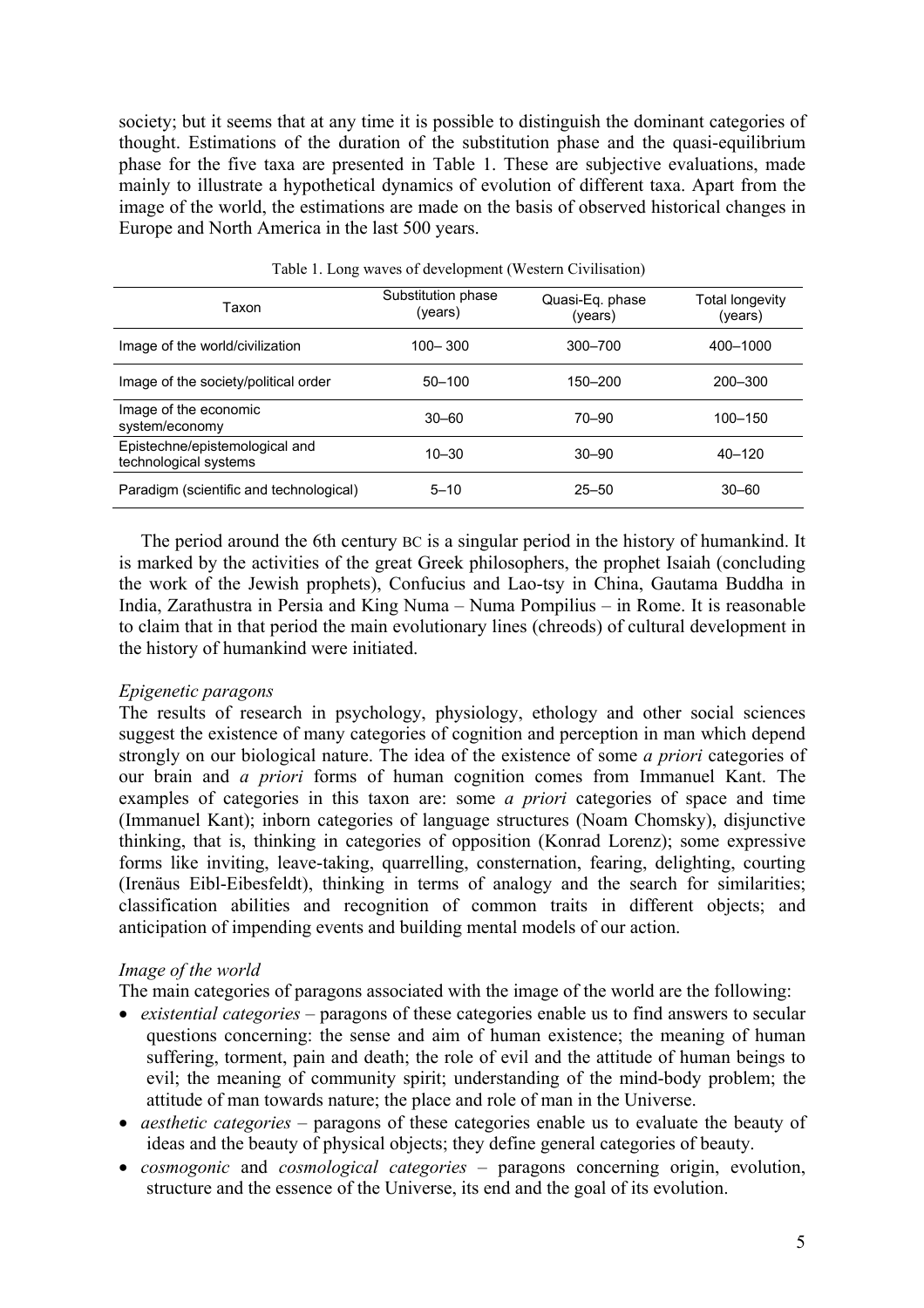• *perception categories* – paragons of these categories refer to: general apprehension and knowledge of the world; ways of noticing phenomena, events and processes in the world; categories allowing the acceptance of some explanations of real phenomena (theories, hypotheses, ideas, and so on) as sufficient, adequate and satisfactory; attitudes of man to the incomprehensible, mysterious, inscrutable and transcendental phenomena; perception of man's surrounding spaces such as life space, social space, geographical space, and so on; nature of spaces – physical and theoretical; nature of time, awareness and experience of time; relation between space and time.

The three last shifts of the image of the world in the Western hemisphere (European Civilization) were observed in the periods from the 6th to the 4th centuries BC in Ancient Greece, between the 2nd and the 4th centuries AD in Western Europe and in the 16th and the 17th centuries. Probably since the end of the  $19<sup>th</sup>$  and the beginning of the  $20<sup>th</sup>$  century an emergence of the next wave of the image of the world is observed.

## *Image of the society*

The image of society consists of paragons concerning the arrangement of social activity and the institutional organization of society which make community life harmonious and amiable.The main categories of paragons forming the image of society are as follows:

- *subjective categories* paragons of these categories enable us to expound on the roles and duties of the basic units of societies such as the individual, family, lobby (group of interest), social class, and so on, and their relative influence on the course and tempo of development of the whole society;
- *notional categories* paragons of these categories give meaning to such notions as equality, justice, law-abidance, responsibility and liability, sense of duty, freedom of the individual, sovereignty of social groups and nations, and so on;
- *governing categories* paragons of these categories denominate ways of judging the conflicts between basic units of the society; ways and scope of using force, constraint and violence; ways of assuring the security of every individual within the society and the security of the society in relation to other organized societies.

A predominant model of organized society in the Western hemisphere is the model based on the idea of the state as a social contract. The idea of such an organized society was the direct result and crowning moment of protracted efforts made by philosophers of the English and French Enlightenment – Locke (1632-1704), Montesquieu (1689–1755) and Rousseau (1712-1778), creators of political democracy based on such principles as individual freedom, democratic representation and the separation of powers. The restriction of government to the exercise of its proper function was provided by the system of checks and balances of such government agencies as the legislature, the executive and the judiciary. In the successive stages of development of this system an important role was played by political parties as the representatives of main social groups (classes).

Current efforts to rebuild the social order within contemporary capitalist society are clearly visible. Probably now we are in the substitution phase of emergence of the next wave of image of the society.

## *Image of the economy*

Paragons of this taxon relate to ways of the fulfilling material needs of members of the society. The main categories of paragons in this taxon are as follows:

- *categories of needs* paragons of these categories refer to the material human needs possible to be fulfilled at the current stage of socio-economic development;
- *management (organizational) categories* paragons of these categories concern (1) economic criteria (objectives) to be applied during the manufacturing process, (2)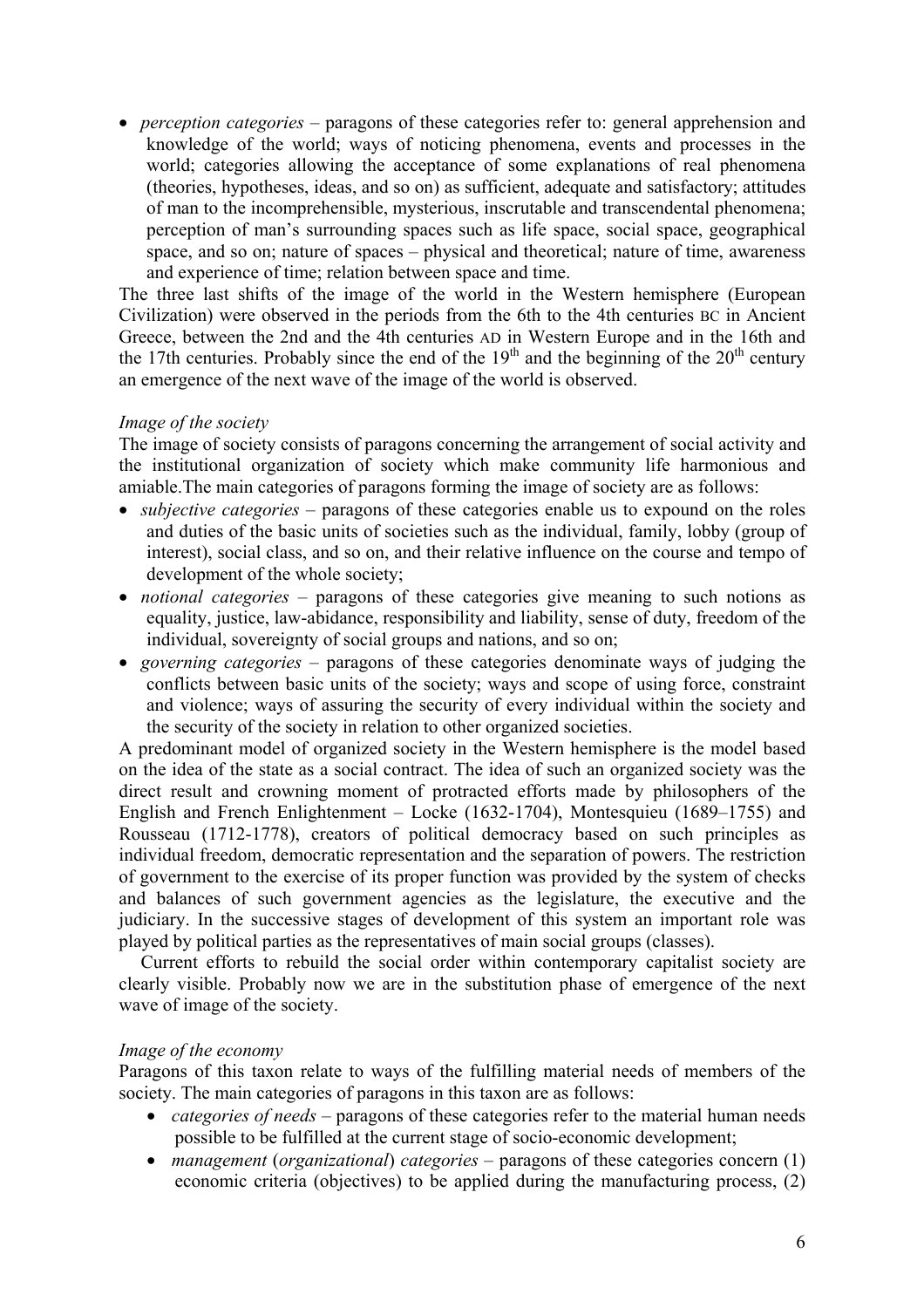manufacturing structure and manner of manufacture of material goods, and (3) ways of distribution of material goods and services;

• *relational categories* – these paragons determine (1) the role of political power in the economic process, that is, intensity of connections or separation of political power (e.g. of the state), and economic 'power' (for example, of economic agents), and (2) the role and 'weight' of organized labour (for example, guilds, trade unions) in the economic process.

The 'classical' image of the economy, which lasted over 100 years from the middle of the 18th century until the end of the 19th century, was based on the liberal ideas of David Hume, Adam Smith and Jeremy Bentham.

The 20th-century image of the economy was shaped in the last 30 years of the 19th century. During that period the image of the economy which had prevailed in Western societies since the end of the 18th century was significantly modified.

## *Epistechne*

The name of this taxon comes from the Greek *episteme* (i.e. knowledge, acquisition, understanding), and *techne* (i.e. art, craft, proficiency, wiliness). An intention was to include in this term both cognition research, which extends man's knowledge about the world, and practical knowledge, which decides on a degree of suppression of nature by man. So, *epistechne* includes both types of research activity of man, or what is now called science and technology. Paragons of the *episteme* describe:

- research domains recognized by a researcher as important, interesting and suitable to undertake;
- ways of carrying out research activity and its organization; forms of interchanges and protection of knowledge and research achievements;
- type, place and meaning of experiment (observation) in a research activity; type of instruments, devices, plants, installations, and so on, applied in experiments (observations);
- types and forms of mathematics (for example, computation methods, formal methods) applied to describe and explain results of experiments (observations).

Until the 17th century the fields of research of *episteme* and *techne* were almost fully separated. *Techne* was mainly connected with craft work, and, since the 15th century, also with manufactures, and was developed through the transmission of practical skills from generation to generation. Innovations within *techne* were made mainly through trial-and-error processes, by making prototypes and testing their performance on material objects, not by using any systematic methods of research.

Development of the *techne* is widely documented and described by different authors as so-called long waves or Kondratieff cycles. The last Kondratieff cycle has probably started in the 1990s and most likely will be identified with the revolutionary development of computer, information and telecommunication technologies.

More detailed analysis of episteme is presented in [2], the analysis suggests the following periodization: (1) from 1620 to 1677, (2) from 1677 to 1787, (3) from 1787 to 1859, (4) from 1859 to 1912, (5) from 1912 to the 1980s, (6) current wave, the substitution phase, *circa* 1980s.

## *Paradigm*

Paragons of this taxon relate to forms, patterns and designs of conducting scientific and technological research in some well-defined research domains. The term 'paradigm' is adopted from Kuhn. After publication of his *The Structure of Scientific Revolutions* in